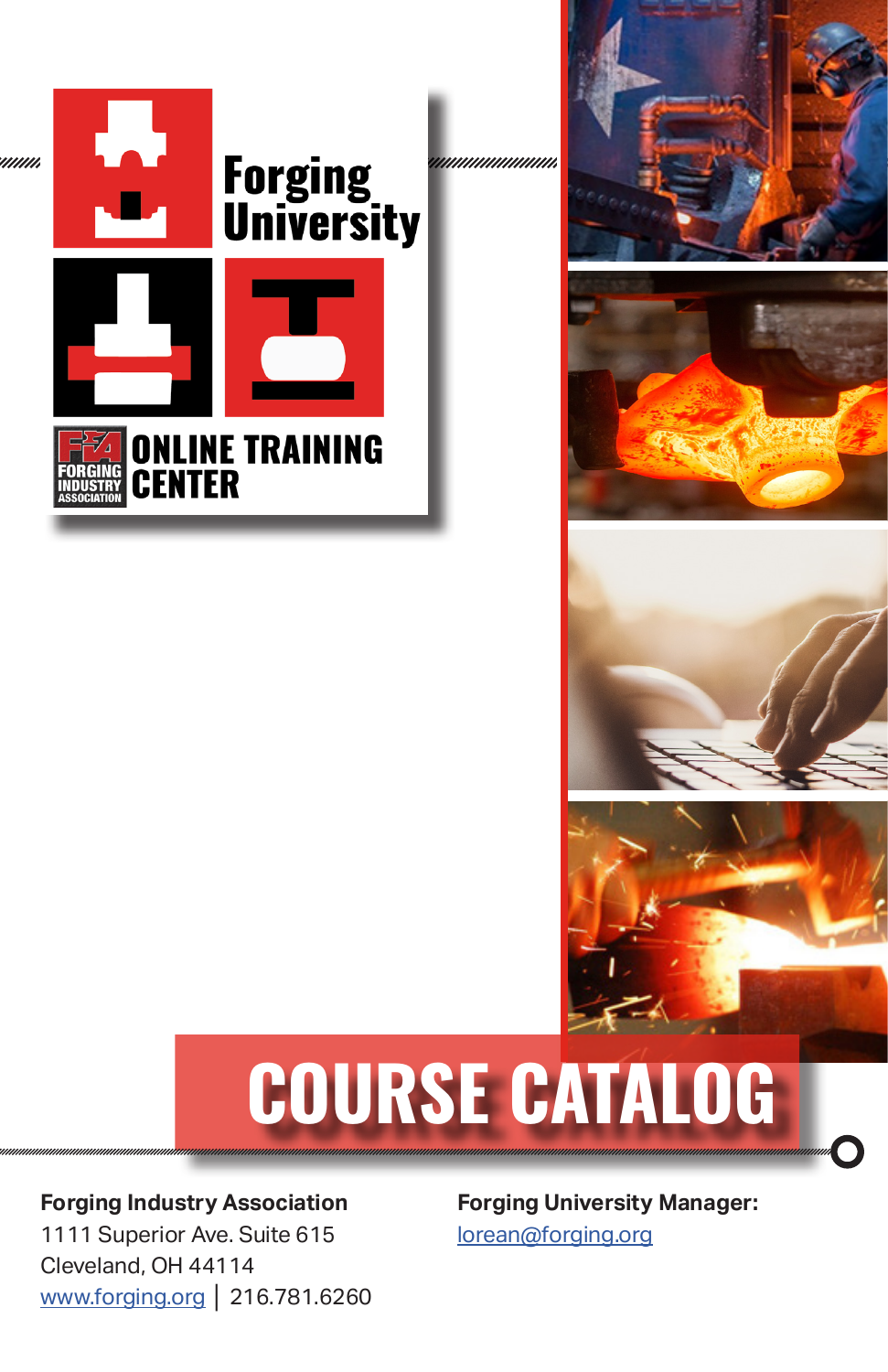Forging University is an online training center designed to assist in your training needs. Available 24/7 and in more than one sitting, Forging University allows for training to work around your employees schedule.

Forging University has diverse training topics that include forging fundamentals, materials, maintenance, safety, human resources, and sales & marketing.

Forging University is offered for **free to all FIA members** as a part of their membership, and **free for all military personnel** with a .mil email address through the Forging Defense Manufacturing Consortium (FDMC).

# **Non-Member Pricing**

- **Forging 101:** *8 modules*: \$95 per module or \$495 for entire class **pg. 3**
- **Theory and Applications of Forging and Die Design:** \$495 **pg. 4**
- **Aluminum and Titanium Metallurgy and Forging 101:** \$495 **pg. 4**
- **Ferrous Metallurgy:** *7 modules*: \$95 per module or \$495 for entire class **pg. 4**
- **Heat Treatment of Carbon Steel Forging:** \$295 **pg. 4**
- **Induction Heating for Forging**: \$295 **pg. 5**
- **Lubricants in Forging**: \$295 **pg. 5**
- **Optimizing Die Care**: \$295 **pg. 5**
- **Hammer Maintenance:** \$495 **pg. 5**
- **Safety Courses**: \$295 for 3-pack **pg. 5**
	- Hammer Safety in the Forge Shop
	- Press Safety in the Forge Shop<br>• Safety & Health Orientation in the
	- Safety & Health Orientation in the Forge Shop
- **Sales Training Workshop:** \$295 **pg. 6**
- **HR Courses:** *6 courses available*: \$100 per course **pg. 6**
	- Conflict Resolution Industrial<br>• Non-Verbal Communication V
	- Non-Verbal Communication What Message are You Sending?
	- Respectful Workplace Communication<br>• Identifying and Preventing Sexual Haras
	- Identifying and Preventing Sexual Harassment
	- Workplace Harassment: Employee Training
	- Workplace Harassment: Management Training

#### **To Request Your New E-Learning Account and Suggest New Course Content:**

Lorean Crowder: [lorean@forging.org](mailto:lorean@forging.org)

#### **Not a Member?**

Forging University is offered free to members. Contact Jim Warren for information on joining: jwarren[@forging.org](mailto:jwarren%40forging.org?subject=)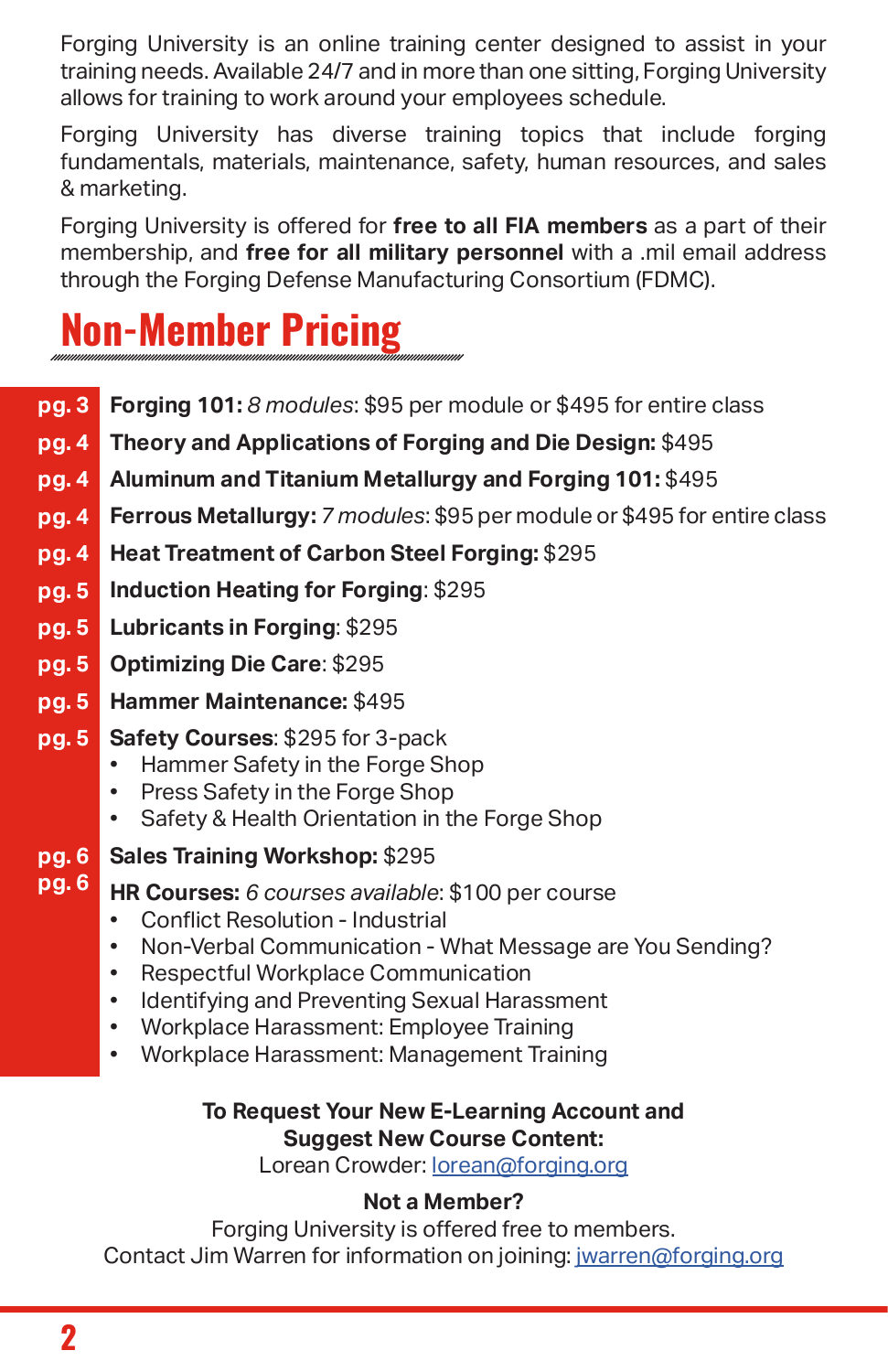# **Forging Manufacturing & Tooling**

#### **Forging 101 - Module 1 - Forging Overview**

Upon completion of this module, you will have a working familiarity with the most common equipment and processes used in the forging industry.

#### **Forging 101 - Module 2 - Mechanical Fundamentals**

Upon completion of this module, you will demonstrate a working understanding of the various mechanical stages of the deformation process and you will better understand the concepts of stress and strain as they relate to deformation.

#### **Forging 101 - Module 3 - Physical Fundamentals**

After completing this course, learners will have an enhanced understanding of the physical fundamentals of the forging process. They will be able to recognize the principles of work, force, and energy, as well as some of the basic laws of physics, at work in forging.

#### **Forging 101 - Module 4 - Thermal Fundamentals**

Upon completion of this course, users will demonstrate an enhanced understanding of the fundamentals of heat transfer and forging.

#### **Forging 101 - Module 5 - Contact Fundamentals**

This module is designed to heighten your understanding of the fundamental aspects of contact during the forging process.

#### **Forging 101 - Module 6 - Forging Equipment**

This module is designed to heighten your understanding of the various equipment used in a forging operation, including the practical/economical operating range, best practices for using equipment, applications, and benefits of the most common types of forging equipment.

#### **Forging 101 - Module 7 - Forging Die Failure**

This module is designed to heighten your understanding of the aspects of die failure.

#### **Forging 101 - Module 8 - Forging Defects**

This module is designed to heighten your understanding of forging defects types, causes, and processes to help avoid defects.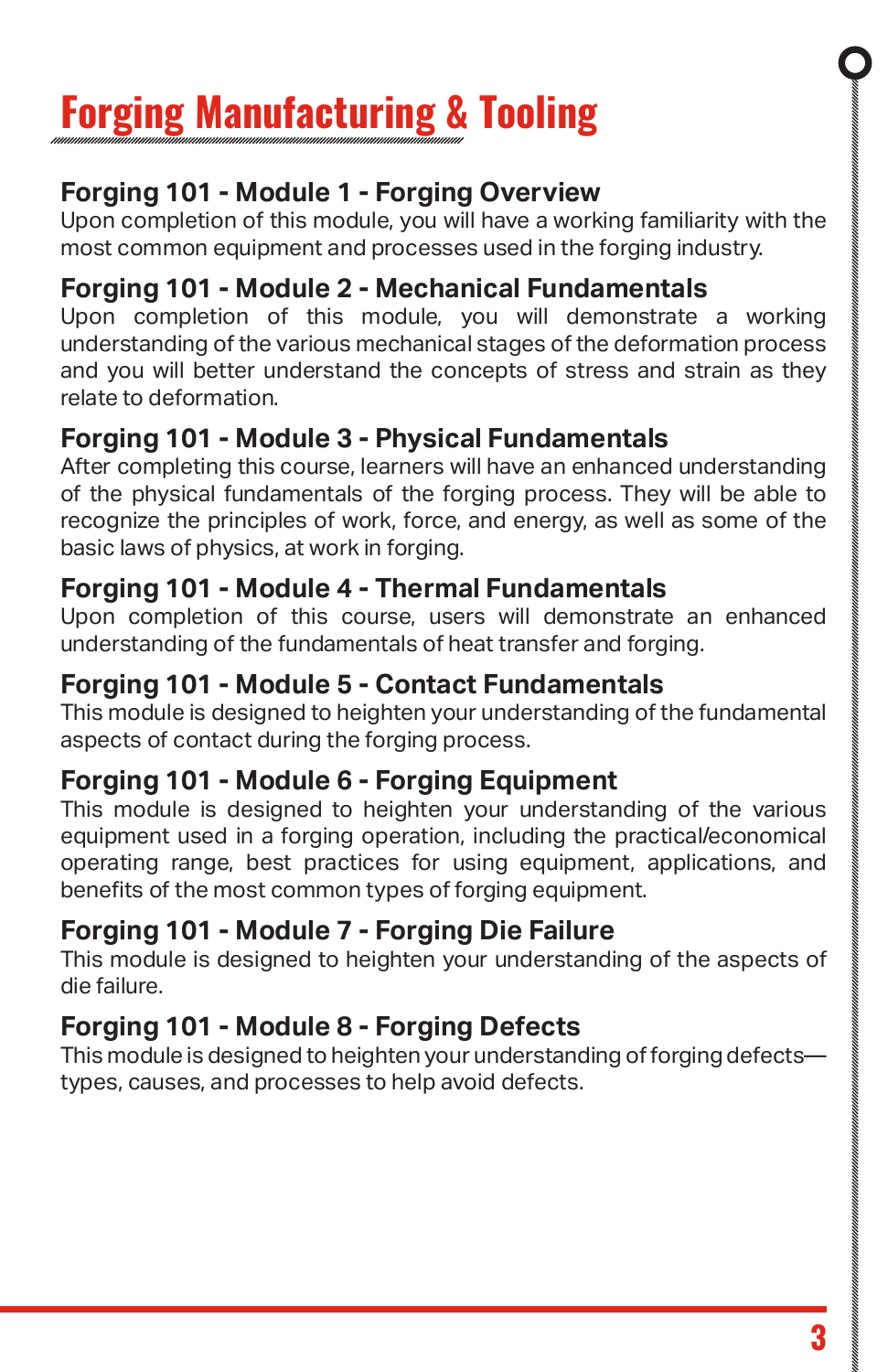#### **Theory & Applications of Forging & Die Design 2021 (Recording)**

This on demand course is taught by a team of industry experts and engineering professors who work together to carefully explain principles and practices. More than 2,500 forging professionals have attended this course over the last 50 years. This course continues to evolve, and provides insights into the latest forging technology and metal flow simulation software.

# **Forging Materials**

#### **Aluminum and Titanium Metallurgy & Forging 101 (Recording)**

The Aluminum and Titanium Metallurgy & Forging 101 Workshop is a 3-hour virtual course focused on metallurgical technology and applications for aluminum and titanium alloys relevant to the forging industry.

- Part 1: Science & Engineering Background
- Part 2: Mechanical Properties
- Part 3: Heat Treatment, Metallurgical Details

#### **Ferrous Metallurgy**

Ferrous metallurgy is an intense and complex science. It is a process that combines sophisticated knowledge of steel classification, cutting and shearing, heating for forging, forging processes, heat treat and grain flow, testing for mechanical properties, and non-destructive testing. Ferrous Metallurgy for Forging Plant Personnel presents you with the essential theories behind ferrous metallurgy so that you can apply these theories in your workplace and grow in the forging industry. While the scope of this course is not all-inclusive, it provides a solid foundation for all forging plant staff members.

- Module 1: Forging and Metallurgy
- Module 2: Ferrous Alloys
- Module 3: Microscopic Structures
- Module 4: Forging, Grain Structure, and Forging Temperatures
- Module 5: Steel Phases and Properties
- Module 6: Steel Heat Treating<br>• Module 7: Mechanical Testing
- Module 7: Mechanical Testing

#### **Heat Treatment of Carbon Steel Forgings**

Heat Treatment of Carbon Steel Forgings is a short introduction to the basics of heat treatment for forgings. The course covers basic metallurgy concepts and applications, including a discussion of microstructure of heattreated steel forgings. Three heat-treatment processes are covered in the course  $-$  (1) full annealing, (2) normalizing, and (3) austenitizing, quenching, and tempering.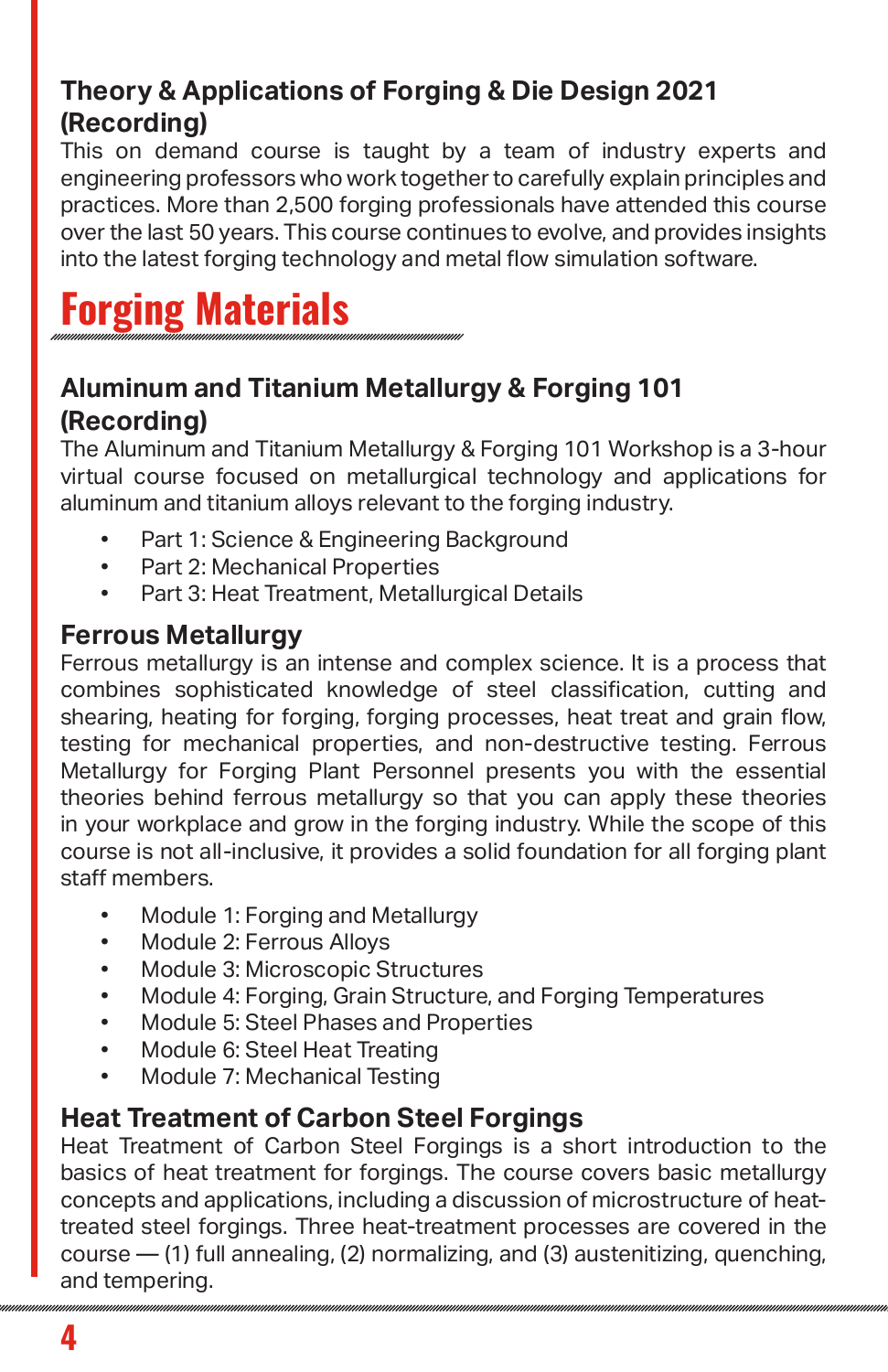#### **Induction Heating for Forging**

You don't have to be an engineer to take Induction Heating for Forging. You don't even need to understand the mathematical principles behind electromagnetic induction to use induction-heating equipment. After taking this course you will come away with a layman's overview of the principles that drive the process and a better understanding of what really happens in induction heaters. In addition, you'll get the practical information you need for the appropriate selection, use, and maintenance of induction heating equipment.

#### **Lubricants in Forging**

Lubricants play a critical role in all four stages of the forging process — cavity loading, impact, metal flow, and part release. Lubricants in Forging is a short introduction to the basics of using lubricants in each of these phases. Three basic modes of lubrication are discussed as well as the relative film strength of each.

#### **Optimizing Die Care**

Optimizing Die Care is an introduction to the basics of die care with a focus on the critical concern of die temperature control. You will be introduced to the importance of Fracture Transition Temperature and learn the various factors that influence it. You will also cover concepts related to strain rate, energy dissipation, and the effects of high-energy finishing blows.

### **Maintenance**

#### **Hammer Maintenance Workshop 2021 (Recording)**

FIA's Hammer Maintenance Workshop is designed to help you to understand, maintain, and improve your hammer operations. This on demand workshop features presentations from forging industry experts about hammer foundations, hydraulics, controls, frames, die alignment, tooling setup, wear parts, maintenance pain points and more.

# **Safety**

#### **Hammer Safety in the Forge Shop**

This online course provides users with a general overview of safety precautions and practices associated with effective use of forging hammers. Nothing in this course should substitute for your own company's policies or training you have received on specific equipment. Major issues associated with safe hammer operation are covered.

**5**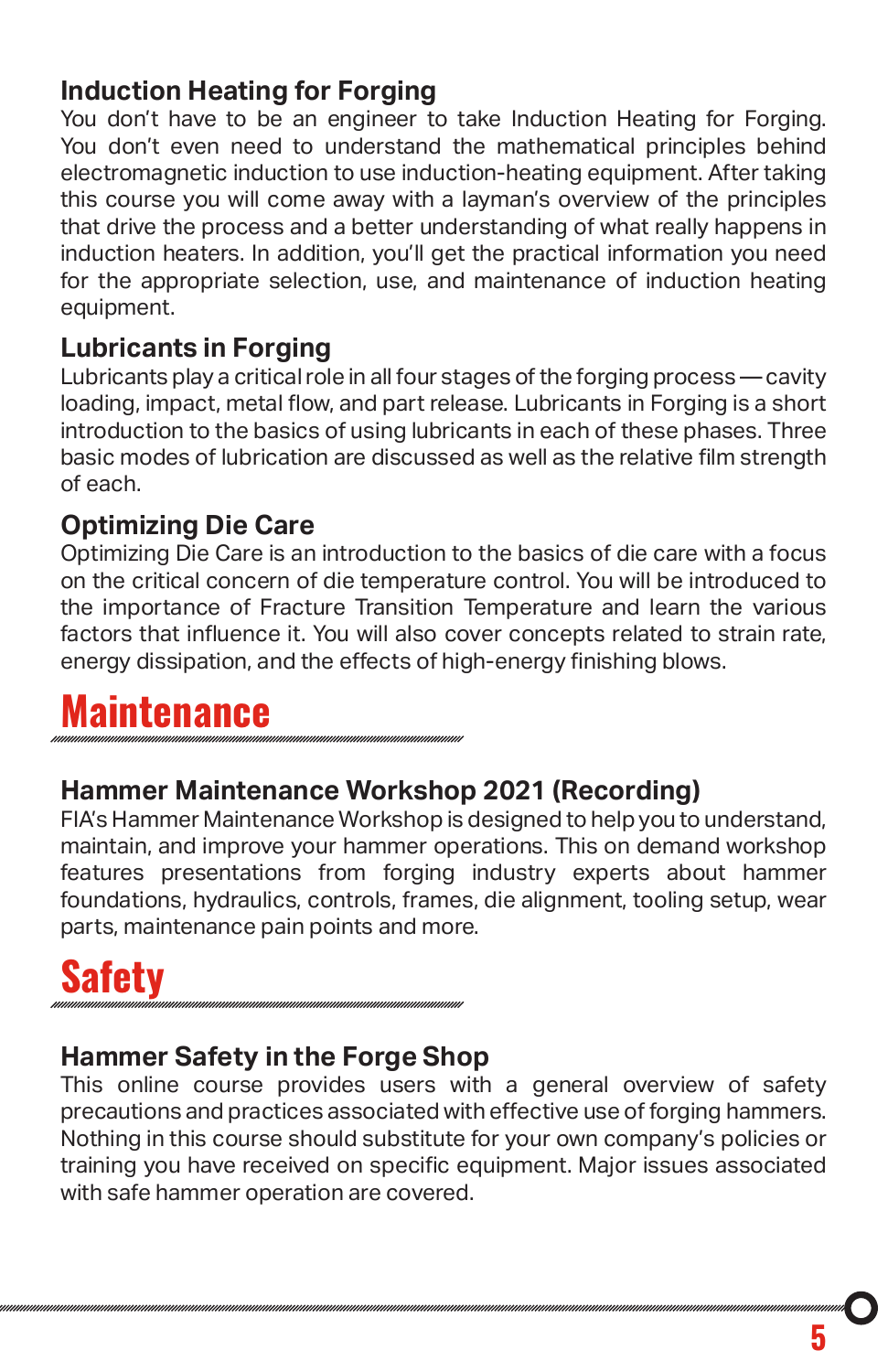#### **Press Safety in the Forge Shop**

This course provides a general overview for the safe and effective operation of forge presses. Nothing in this course should substitute for your company's policies or manufacturer guidelines specific to the equipment you use in your shop.

#### **Safety & Health Orientation in the Forge Shop**

This course will orient you to the most important aspect of your job: health and safety. Even though our industry, like most, has its risks, there is a safe way to perform every job. This course will help you better understand and practice some of the most critical health and safety practices for forge shops. Nothing in this course should override the policies and training you have received from your own company. If you have questions or concerns, please ask a company representative.

# **Sales & Marketing**

#### **Sales Training Workshop 2021 (Recording)**

Most forgers have struggled to see customers and have meaningful meetings online. Now is a great time to hone your communication and sales skills when it comes to working with your customers over the phone, via email and on Zoom.

After attending this on demand workshop, you will be able to:

- Work more efficiently
- Make better decisions on what sales opportunities get your time
- Gain more meetings
- Ask better questions
- Enhance negotiation skills

### **Human Resources**

#### **Conflict Resolution - Industrial**

Whenever two or more people come together, eventually they will experience conflict. Give your employees the skills to work toward a solution in a productive, positive way with this comprehensive program. Techniques and strategies to limit the damage and disruption are discussed in this straightforward video.

Topics covered also include:

- Consequences of conflict and how it can disrupt the workplace
- The common causes of workplace conflict and how to recognize them
- Diffusing disagreements before they get out of hand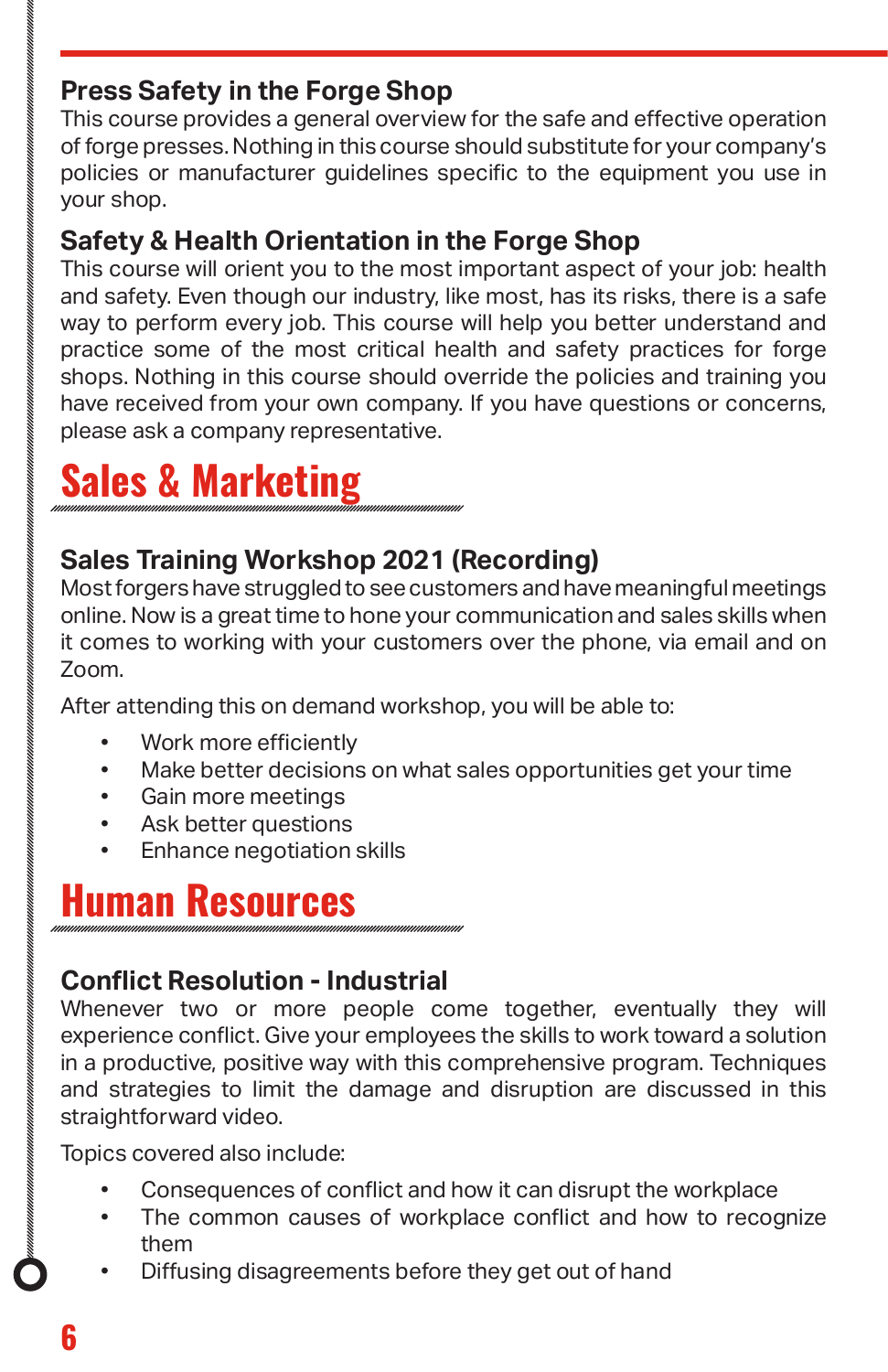- How collaboration can be a tool in resolving conflicts
- And more!

#### **Identifying and Preventing Sexual Harassment**

One quarter of employees have experienced sexual harassment at some point in their career. While not all employees are equally offendable, every person can be offended or made uncomfortable in some way. This online course successfully trains employees on the key concepts of sexual harassment in a lighthearted way. This course starts by defining the main types of sexual harassment: quid pro quo and hostile work environment. Examples of each type are provided and discussed in detail. Viewers learn everybody is susceptible of being a victim or a harasser. Confrontation tactics are also discussed since it is recommended the victim address the harasser's behavior whenever possible. Reporting of sexual harassment must be done whether someone is a victim or a witness of harassment. Lastly, the course demonstrates how to avoid and prevent sexual harassment in the workplace, mostly by treating all co-workers with respect. With this training course, viewers learn how to identify and prevent sexual harassment.

#### **Nonverbal Communication - What Message are You Sending?**

Poor communication causes confusion. Inconsistent nonverbal language can lead to an entire message being lost. Learn how to present clear messages with this video-based training program on nonverbal communication. The best way to avoid miscommunication is to learn how to manage your nonverbal language and understand that of others. Nonverbal communication is instinctive and therefore present at every level of an organization. Once better understanding is achieved, clear concise communication can be attained.

#### **Respectful Workplace Communication**

You probably already know some things it takes to be a respectful communicator, such as don't interrupt, don't be rude, and make sure you listen well. However, with the diverse nature of today's workplace, those steps are just the beginning. This video teaches you five techniques to become a more respectful communicator. The five steps are: consider your audience, talk with someone, not about them, understand what others are saying, know the boundaries of what's appropriate, and communicate respectfully during disagreements. The video provides instructions and other helpful pieces of advice for each step. Mastering each step, and utilizing them together, allows you to become a respectful communicator.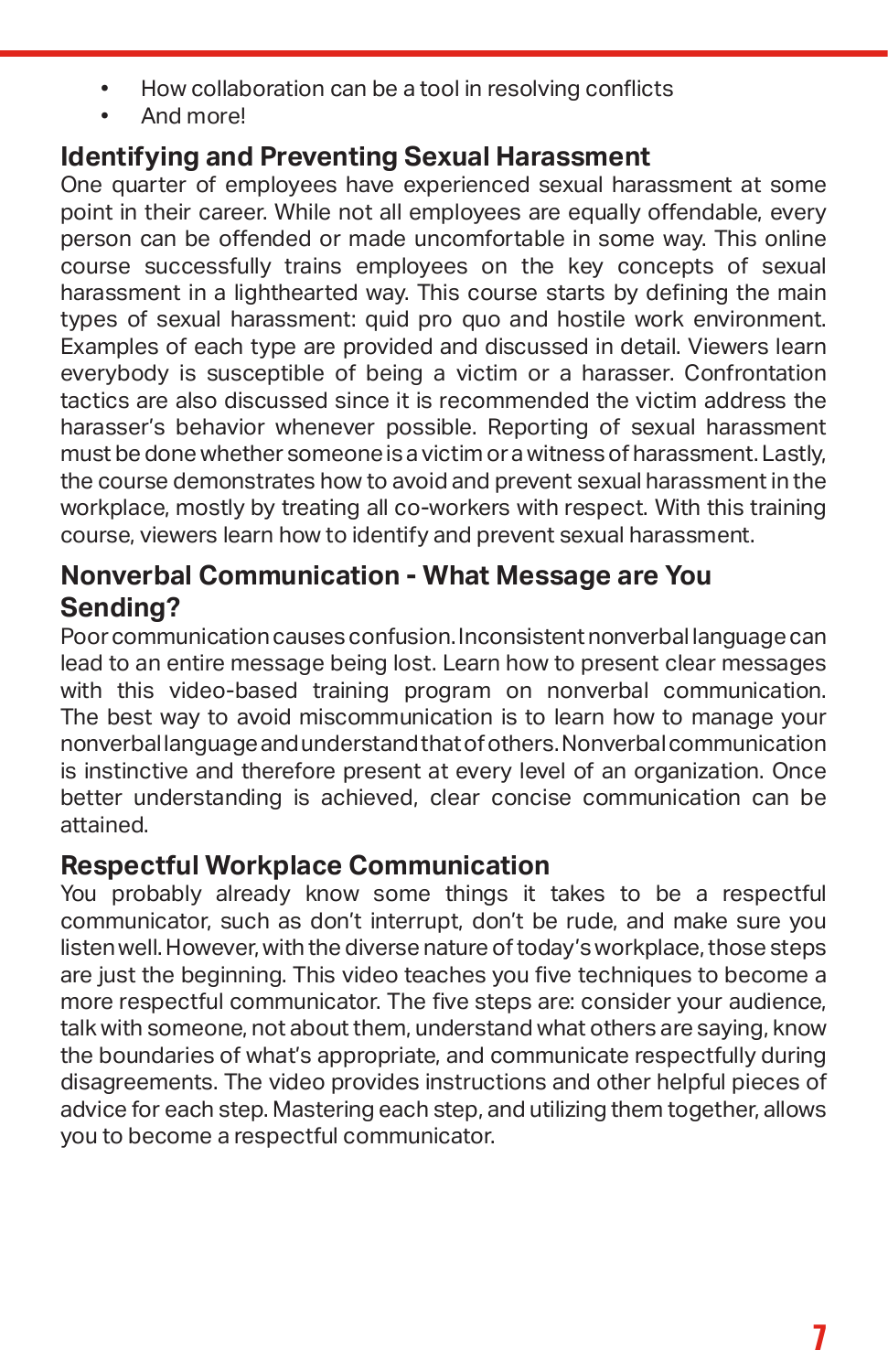#### **Workplace Harassment - Comprehensive Employee Training**

Not dealing with workplace harassment can undermine the success and morale of any organization. We all want an environment where everyone is able to do their best and work together effectively as a team. To accomplish this goal we all need to be aware that harassment exists and it must not be tolerated on any level. In this video we'll define some common types of harassment and you will learn what to do in these situations. Failure to respond to a complaint can result in your company being liable for monetary damages when an employee has to seek intervention from a governmental agency or file a lawsuit. We all need to learn to recognize harassment and work together to stop it. This video is a great way to start.

#### **Workplace Harassment - Comprehensive Management Training**

Not dealing with workplace harassment can undermine the success and morale of any organization. We all want an environment where everyone is able to do their best and work together effectively as a team. To accomplish this goal we all need to be aware that harassment exists and it must not be tolerated on any level. In this video we'll define some common types of harassment and you will learn what to do in these situations. Failure to respond to a complaint can result in your company being liable for monetary damages when an employee has to seek intervention from a governmental agency or file a lawsuit. You may be personally liable if you harass an employee or if someone complains to you and no action is taken. By being prepared, you can take appropriate action to investigate and resolve claims of harassment. Early resolution of all harassment claims prevents costly administrative or legal action.

# **In Partnership With:**



FDMC is the interface between the Forging Industry Association (FIA) and government agencies to create and deploy integrated solutions to challenging technical and enterprise problems. Military personnel with a .mil email address receive free limited-duration access to Forging University upon request. To request an account, contact: Dekland Barnum at [dekland.](mailto:dekland.barnum@ati.org) [barnum@ati.org](mailto:dekland.barnum@ati.org) or Charles Edens at [charles.edens@ati.org](mailto:charles.edens@ati.org).